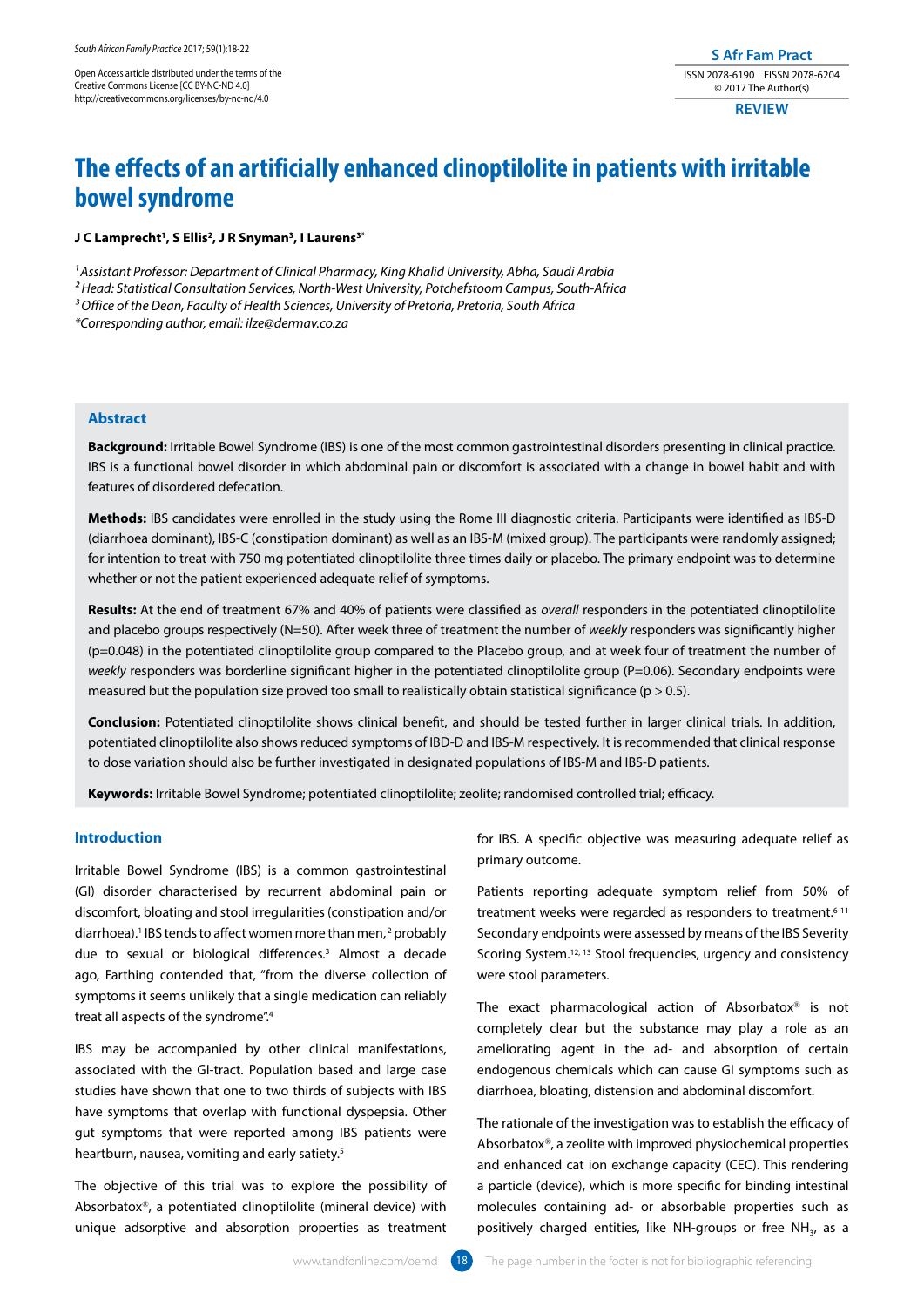possible alternative treatment in IBS. Absorbatox*®* is essentially a sorptive, inert device which is not absorbed from the GIT but ad- and absorbs selective products in the GIT. The latter has been identified in *in vitro* assays specifically for Absorbatox*®*, such as *E. coli* exotoxins, heavy metals, some allergens, fungal toxins (aflatoxin, zearalenone and ochratoxin) and biological autacoids (amines) such as histamine (data on file Absorbatox (Pty) Ltd).

# **Absorbatox**

Absorbatox*®* is a patented name of an aluminosilicate belonging to the zeolite family (US Pat#8758775 and 13177298 and 13943056). It is a potentiated clinoptilolite by means of exposing the natural zeolite to the physiochemical procedures, thereby improving the unique physiognomies. It has a significantly enhanced CEC of around 2–4 times higher than that found in nature.

Clinoptilolite is the most common natural zeolite found in sedimentary rock of volcanic origin.14 The clinoptilolite structure is a typical three-dimensional network of AlO4 and SiO4 arranged in a tetrahedral.15 This non-toxic zeolite has a monoclinic crystal symmetry, strong adsorptive and ion exchange capacity, and has been widely utilised by the industrial, agricultural and environmental industry.<sup>16</sup> The zeolite has the ability to adsorb bile acids,<sup>17</sup> harmful toxins,<sup>18</sup> gasses including CO<sub>2</sub>, CH<sub>4</sub>, H<sub>2</sub>,19 NH<sub>3</sub>20 and it also has been shown to reduce bacterial contamination of the gut.<sup>21</sup>

It is established that some zeolites have antidiarrhoeal,<sup>22</sup> immunostimulatory and antioxidative, $23$  antibacterial and antifungal, $24$ antacid<sup>25</sup> as well as glucose adsorbent-like properties.<sup>26</sup>

Animal and human data demonstrated the safety of clinoptilolite consumption. A laboratory animal study demonstrated that it was not associated with any toxic effects or biological damage.<sup>22</sup> A safety report published in the International Journal of Toxicology did not mention any toxicity of particular concern with clinoptilolite.<sup>27</sup>

Powdered zeolites are inert and whenever ingested do not react chemically with food or body fluids or their metabolites. The risk of any associated adverse effects is therefore said to be insignificant.28

Zeolites and in particular Absorbatox*®* have been the topic of many safety studies both *in vitro* and *in vivo* demonstrating its safety. Extensive human exposure to clinoptilolites such as Absorbatox*®* is documented in various clinical conditions such as diarrhoea. Dosages of 5–31.1 g/kg showed no accumulation or organ toxicity in test animals. Absorption is minimal and only < 1% of silicone is excreted in the urine of any dose and 99% was excreted in the faeces of rodents.29

The active product for this study consisted of 750 mg Absorbatox*®*  $[(Na, Ca, K)_{6}Si_{30}Al_{6}O_{72}.NH2O]$  per capsule.

# **Methodology**

Clinical trials in IBS are difficult to design because, unlike other organic disease entities, IBS lacks a biological marker and its diagnosis is based on symptom criteria, therefore subjective scoring.30 The high placebo response seen in IBS patients enrolled in trials is also bothersome. Researchers are further challenged by selecting the most appropriate study duration and by being able to recruit appropriate patients.<sup>30,31</sup>

This study screened 94 patients for inclusion. After ethics committee approval (North West University ethics committee) and informed consent was signed. Recruited participants were assigned to the 2-week run-in phase of the study to assess baseline symptoms. Thereafter, participants were randomly assigned to either the active or placebo arms. This was a doubleblind, placebo-controlled study. Participants had to attend five study visits that were distributed over six weeks. It was expected of participants to complete a diary (booklet) throughout the trial period. This diary contained questionnaires that enabled the investigators to assess treatment effect. Participants were treated for four consecutive weeks after the initial run-in period (30 days).

A population sample size (N=54) was finally enrolled in the trial before randomisation. Of the initial 94 patients screened as possible candidates, 40 were disqualified as they either did not meet the Rome III criteria for inclusion or refused participation in a placebo controlled study. During the treatment phase another four participants were disqualified for reasons of: one being noncompliant; one contracted influenza; one's questionnaire was not completed during the baseline phase and one withdrew for personal reasons.

The final statistical analysis was performed on a sample size of 50 subjects, 25 subjects were on placebo and 25 on the active moiety.

# *Outcome assessments*

**Primary endpoints:** Patients who report adequate relief from 50% of treatment weeks were regarded as responders.<sup>6-11</sup>

# *Inclusion and Exclusion criteria*

IBS may be considered a valid diagnosis if the patient complains of abdominal pain and altered bowel habits in the absence of a structure or biochemical markers. Using extensive and expensive testing procedures is sometimes not valuable when patients, without alarm systems, fulfil the Rome III criteria.<sup>32</sup> It is advisable to include as broad a spectrum of patients as possible, as commended by the Rome III criteria.<sup>27</sup>

Patients with alarm symptoms/conditions (weight loss, nocturnal predominant symptoms, progressive deterioration of symptoms, family history of colorectal cancer or inflammatory bowel disease) were excluded from recruitment. The main indications for exclusion as postulated by Corazziari were used:<sup>30</sup>

- *• Patients over 50 years of age who have not had a colonoscopy and patients of 50 years or younger who have not had a colonoscopy or sigmoidoscopy after the onset of IBS symptoms and within the previous 5 years;*
- *• Patients with relevant abnormalities on physical examination;*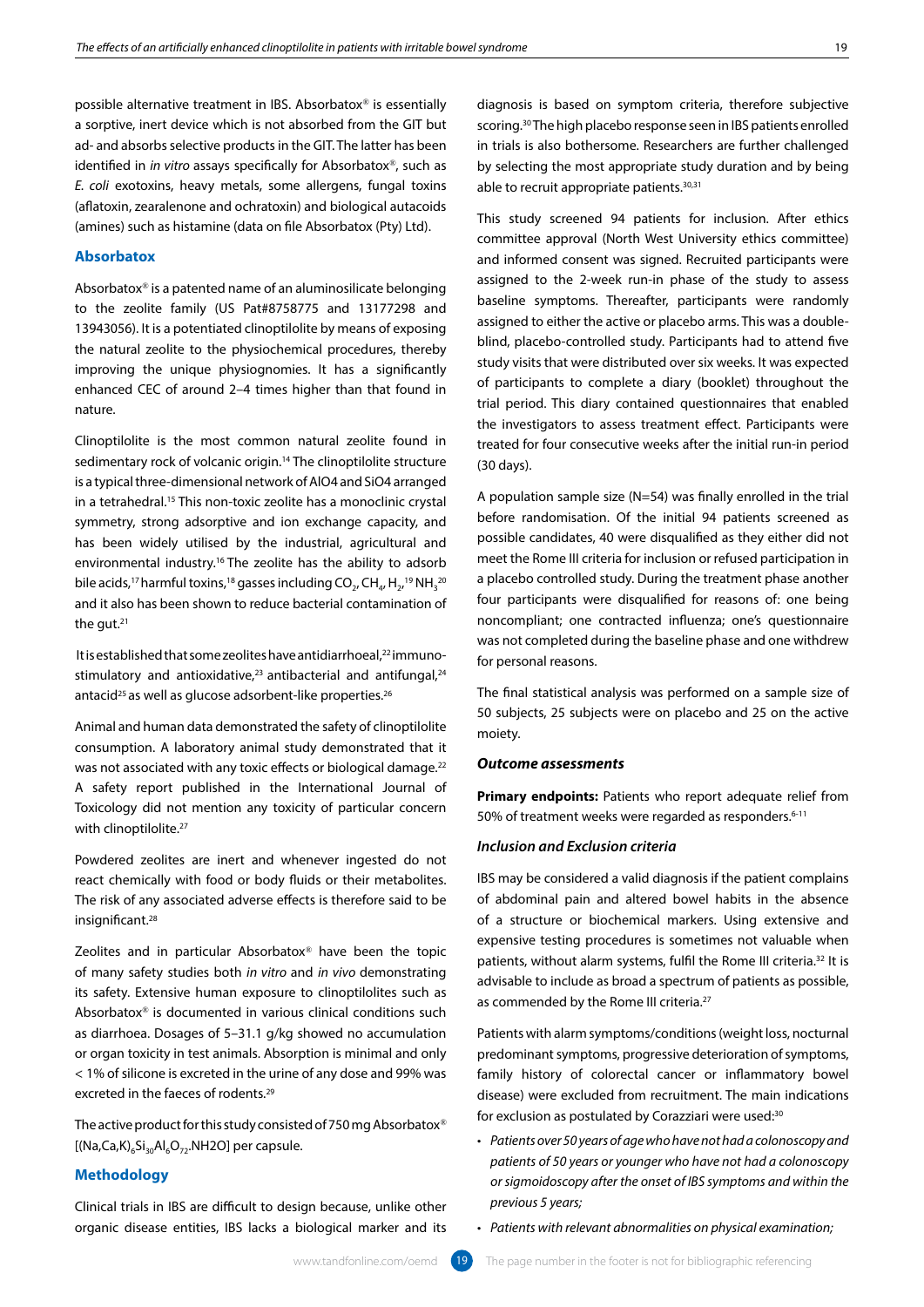- *• Patients with an abnormal blood count or elevated sedimentation rate;*
- *• Clinically evident disturbed behaviour and major psychiatric disorders;*
- *• Female patients whose symptoms are suggestive of an underlying gynaecological disorder;*
- *• Patients with suspected lactose intolerance, and;*
- *• Patients with celiac disease.*

Moreover, medication containing cations such as Lithium were also regarded as a criterion for exclusion in this particular study given the sorption nature of the test product.

# *Participants*

Male and female participants over the age of 18 years were recruited in the North-West Province, South Africa, making use of recruitment from medical private practices and in pharmacies by means of flyers, and electronic invitations through mass mailing systems.

# *Treatment*

Participants in the trial received 750 mg Absorbatox*®* or placebo capsules three times daily as oral soft gelatine capsules. This dosage was based on the founding of an unpublished study by Koot and associates in which 30 enterotoxin-induced NMRI mice were given different dosages of Absorbatox*®* to assess efficacy (reduction in toxicity and stool frequency) $33$  as well as a study in patients with NGORD.34

The placebo capsules were similar in form, colour, taste, size and packaging to the potentiated clinoptilolite capsules.

# *Statistical methods*

The StatSoft, Inc. (2013). STASTICA (data analysis software system), version 11. www.statsoft.com was used for analysis and the Chi-square test was used to determine associations between group membership and outcomes for each week.

# *Demographics*

Two thirds (68%) of the population presented with IBS-M (mixed IBS symptoms) and IBS-D (predominant diarrhoea symptoms) and only a third (32%) presented with constipation as a predominant IBS-symptom (IBS-C). Interestingly, it was noticeable that more than half the participants (56%) were overweight according to their BMI index.

Table 1 illustrates the demographic profiles before analysis. The method of randomisation ensured equal representation of characteristics among treatment groups. Although participants in the Absorbatox*®* group were on average older than participants in the Placebo group, no significant differences were observed in the duration of IBS symptoms (described as the number of years that patients are aware of bowel symptoms) and BMI index. In terms of bowel habit subtype (according to Rome III criteria), patients with mixed IBS (IBS-M) were almost equally represented throughout the treatment groups. Thirteen (13) IBS-M patients were allocated to the Placebo group, and sixteen (16) were allocated to the Absorbatox*®*.

#### **Table 1:** Demographic characteristics before analysis

|                                            | <b>Absorbatox®</b><br>$(n = 25)$ | Placebo<br>$(n = 25)$ |
|--------------------------------------------|----------------------------------|-----------------------|
| Age (mean $\pm$ SD)                        | $45.16 \pm 12.30$                | $34.48 \pm 14.38$     |
| Male (n)                                   | 3                                | 3                     |
| Female (n)                                 | 22                               | 22                    |
| Race (n)                                   |                                  |                       |
| White                                      | 24                               | 25                    |
| Coloured                                   | 1                                | $\Omega$              |
| Black                                      | 0                                | 0                     |
| BMI (mean $\pm$ SD)                        | $26.84 \pm 5.89$                 | $26.70 \pm 6.43$      |
| Family history of IBS (%)                  | 48                               | 40                    |
| <b>ROME III bowel classification (n)</b>   |                                  |                       |
| IRS-C                                      | 5                                | 11                    |
| IBS-D                                      | 4                                | 1                     |
| IBS-M                                      | 16                               | 13                    |
| Symptoms (mean $\pm$ SD)                   |                                  |                       |
| Duration of symptoms (years) <sup>ns</sup> | $12.31 \pm 10.47$                | $12.94 \pm 11.94$     |
| Medication usage (%)                       |                                  |                       |
| (previously used)                          |                                  |                       |
| <b>Antacids/PPI users</b>                  | 32                               | 16                    |
| *CAM users                                 | 52                               | 40                    |
| *Tegaserod maleate users                   | 16                               | 0                     |
| Laxative users                             | 28                               | 32                    |
| Antidiarrhoeal users                       | 16                               | 8                     |
| Antispasmodic users                        | 64                               | 44                    |

ns - No statistically significant differences were noted between treatment groups (P > 0.05). CAM – Complementary and alternative medicin

\* - International recall of Tegaserod - March 2007 (due to cardiac effects)

# *Primary Outcomes (Adequate relief)*

Participants who qualified as overall responders were defined as the participants who indicated a positive response to treatment in > 50% of the 4 treatment weeks.

At the end of the 28-day treatment (last 4 weeks), 40% (10/25) of participants from the Placebo and 67% (16/24) of participants from the Absorbatox*®* group were classified as overall responders. Table 2 is a summary of responders reported in both active and placebo arm.

A pronounced placebo effect was observed in the placebo arm that coincides with the findings in literature. However, the response to treatment in the active arm increased over time and reached significance in week three (p=0.048) and borderline significance after four weeks of treatment (p=0.06).

Over the four weeks of the trial, around 40% of those on the placebo arm experienced adequate relief in each of the four weeks. In the first week, approximately 32% of participants on the active treatment experienced adequate relief. This steadily increased to 67% in the final week on active treatment.

# *Secondary endpoints*

It was not possible to obtain statistical significance in measuring secondary endpoints in this trial, as expected from the small number of participants in the trial. Some of the secondary endpoints measured were:

- 1) Bowel habit satisfactions;
- 2) Number of days with pain over the last 10 days and;
- 3) Interference with life (quality of life)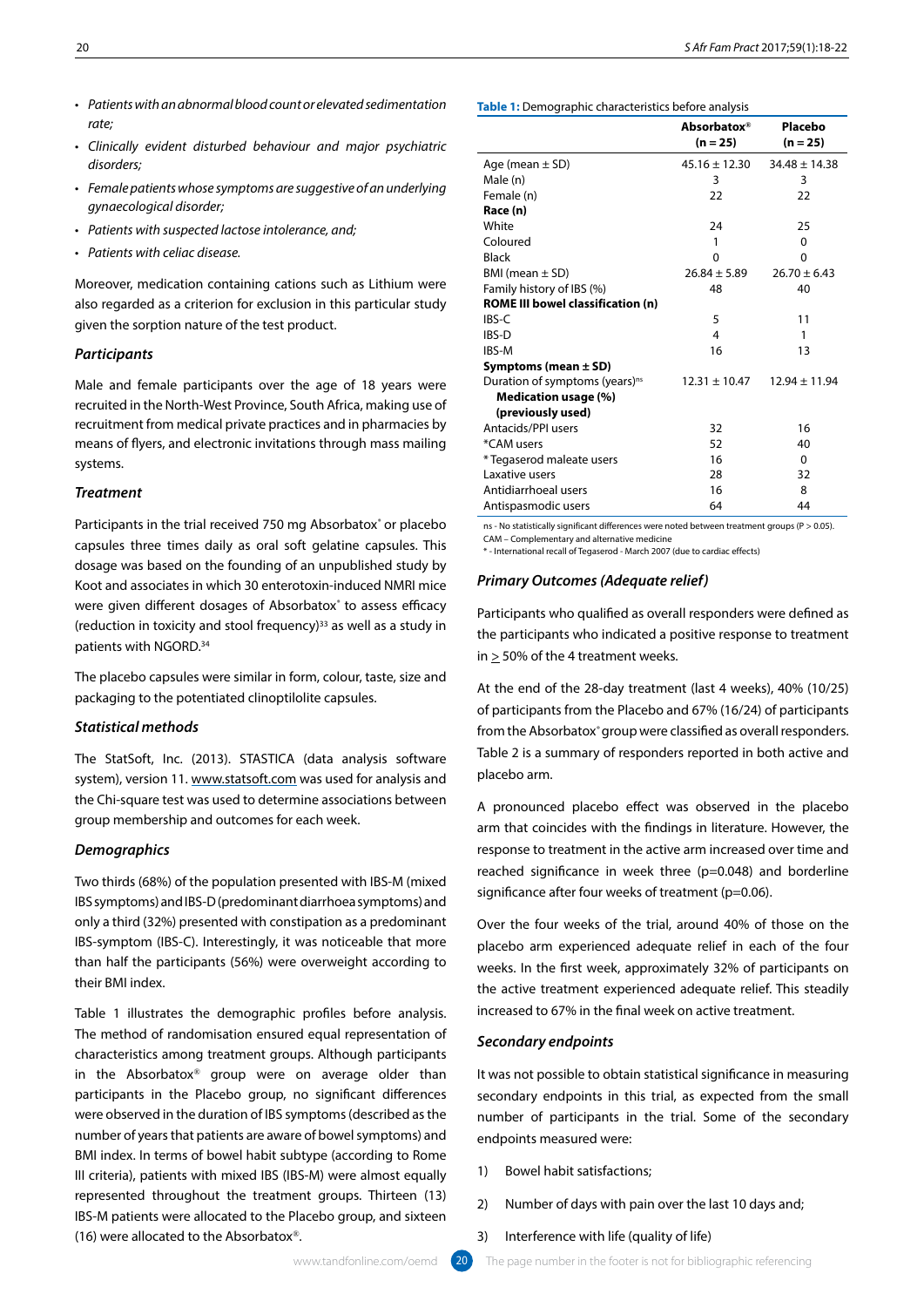| Table 2: Overall responders |  |
|-----------------------------|--|
|-----------------------------|--|

**Overall responders reported for Placebo and Active groups**

| <b>Weekly intervals:</b> | Placebo arm<br>Responders (%) | <b>Active arm</b><br>Responders (%) | *Pearson Chi-square<br><b>P-Values</b> |
|--------------------------|-------------------------------|-------------------------------------|----------------------------------------|
| Week 1                   | 40.00<br>$n = 25$             | 32.00<br>$n = 25$                   | $P = 0.56$                             |
| Week 2                   | 39.13<br>$n = 23$             | 52.00<br>$n = 25$                   | $P = 0.37$                             |
| Week 3                   | 36.00<br>$n = 25$             | 64.00<br>$n = 25$                   | $P = 0.048$                            |
| Week 4                   | 40.00<br>$n = 25$             | 66.67<br>$n = 24$                   | $P = 0.06$                             |

\*Pearson p-values ˂ 0.05 is statistically significant

# **Discussion**

This trial recruited patients from various resources using inclusion and exclusion criteria in concordance with literature recommendations.8,30,35 It must be mentioned that various IBS trials have ruled out organic cause by standard laboratory and radiological tests, and rectosigmoidoscopy.36-38 However, due to logistic reasons and with the intention to keep this trial as non-invasive as possible and naturalistic within the general practitioner environment, laboratory and radiological tests were not performed on IBS candidates unless clinically indicated and requested by the treating doctor.

At the end of treatment 67% and 40% of patients were classified as *overall* responders in the Absorbatox*®* and Placebo groups respectively (N=50) (see Figure 1). After week three and week four of treatment, the number of *weekly* responders was significantly higher (p < 0.5) in the Absorbatox*®* group compared to the Placebo group.

When patients with predominant constipation were excluded, IBS-C (constipation dominant group), then 74% of overall responders were found to be in the active group compared to 29% of overall responders in the placebo group (p=0.01) (see Figure 2).

Absorbatox*®* treatment was more effective in the treatment of IBS-D (diarrhoea dominant) and IBS-M (mixed group) testing for adequate relief. Absorbatox*®* showed clinical benefit and warrants further exploration within the mentioned groups.

Although the placebo effect was largely present during the trial, the active treatment showed clinical benefit. The mechanism of action is not clear. However, as Absorbatox*®* has the ability to ad-







**Figure 2:** Percentage Patients Who Experienced Adequate Relief (IBS-C excluded)



 $*$  IBS-C data excluded:  $N = 34$  (n=0.01)

or absorb bile acids, harmful toxins, gasses (CO<sub>2</sub>, CH<sub>4</sub>, NH<sub>3</sub>) and bacterial toxins *in vitro* may partially explain its efficacy in IBS. This warrants further exploration in larger clinical trials.

# **Ethical considerations**

Guidelines set out by the ICH Good Clinical Practice Guidelines and the World Medical Association Declaration of Helsinki (2004) were followed in the preparation of the study protocol. The protocol was authorised by the Ethics Committee of the North-West University, Potchefstroom, South Africa (Ethical approval no. nwu-0001-08-S5). The trial was also registered with the South African Clinical Trial Register (SANCTR) online at www.sanctr.gov.za, the application ID no. 1631. All participants gave written informed consent for participation.

# **Acknowledgements**

- Jesslee du Plessis, medical physician, who consulted the patients medically.
- JR Kloppers primary researcher for concluding an interim analysis of the trial for the purposes of a dissertation submitted in partial fulfilment of the requirements for the degree Magister Pharmaciae.22
- Co-supervisors, Mr GK John and Prof JR Snyman, the mentioned dissertation submitted at the NWU, with special thanks to Mr George John for partnering with the National Research Foundation and allowing the primary researcher to NRF funding.
- Sponsors of the active and placebo substances manufactured by Brunel Farmaseutika (Pty) Ltd. available in South Africa from Absorbatox (Pty) Ltd. as a non-scheduled substance and